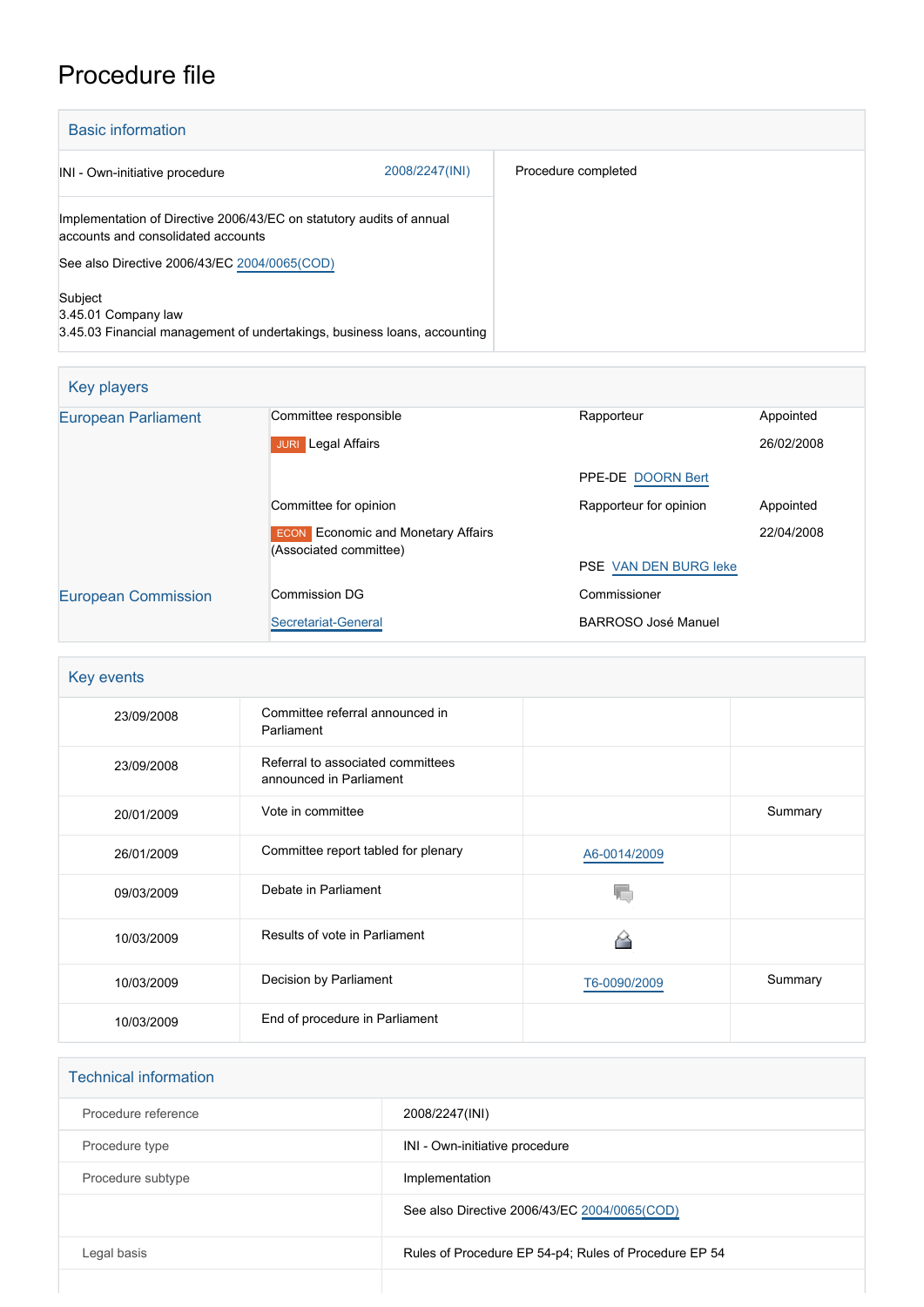| Stage reached in procedure                             |             | Procedure completed |            |           |         |  |
|--------------------------------------------------------|-------------|---------------------|------------|-----------|---------|--|
| Committee dossier                                      |             | JURI/6/65504        |            |           |         |  |
|                                                        |             |                     |            |           |         |  |
| Documentation gateway                                  |             |                     |            |           |         |  |
| Committee draft report                                 |             | PE414.935           | 20/10/2008 | EP        |         |  |
| Amendments tabled in committee                         |             | PE416.358           | 26/11/2008 | <b>EP</b> |         |  |
| Committee opinion                                      | <b>ECON</b> | PE414.965           | 03/12/2008 | <b>EP</b> |         |  |
| Committee report tabled for plenary, single<br>reading |             | A6-0014/2009        | 26/01/2009 | EP        |         |  |
| Text adopted by Parliament, single reading             |             | T6-0090/2009        | 10/03/2009 | <b>EP</b> | Summary |  |

## Implementation of Directive 2006/43/EC on statutory audits of annual accounts and consolidated accounts

SP(2009)3244 06/10/2009 EC

Commission response to text adopted in

plenary

The Committee on Legal Affairs adopted an own initiative report by Bert DOORN (EPP?ED, NL) on implementation of Directive 2006/43/EC on statutory audits of annual accounts and consolidated accounts. Directive 2006/43/EC was adopted in response to the crisis that followed the collapse of Enron. MEPs stress that the current financial crisis highlights the importance of high-quality accounting and auditing practices and deplore the fact that only 12 Member States have transposed the Directive in full. They therefore urge the Commission to ensure its immediate transposition and enforcement.

Definitions: MEPs note with concern that transposition of the crucial notions of ?public-interest entity? (PIE) and ?network? is leading to differing interpretations among Member States. They note that the Directive also introduces various additional obligations for audit firms covered by the definition of ?network?. In order to put an end to the legal uncertainty, the Commission is called upon to undertake a comprehensive review of the implementation of the definitions and the discernible effects of their introduction, and to seek clarity regarding the long-term policy priorities for the EU in this area and the way in which these may best be achieved, in consultation with the Member States.

Audit committee: the report notes that many Member States have not yet implemented Article 41 of the Directive, under which Member States must require PIEs to set up an audit committee or comparable body. MEPs are of the opinion that this requirement is an important means of guaranteeing the independence of statutory audits of PIEs' annual accounts. They stress that recent experience shows the need for frequent and high-quality interaction within audit committees and between independent directors.

Rotation of audit partners: certain Member States have implemented the Directive's requirement of auditor rotation within a maximum of seven years with a very short rotation period of as little as two or three years. MEPs doubt that such short rotation periods enhance the quality and continuity of statutory audits of PIEs, and points out that they hamper the auditors' and audit firms' sound understanding of the audited entity.

Public oversight: the report regrets that not all Member States have introduced the system of public oversight required by the Directive. Moreover, in Member States where forms of public oversight have been introduced, there are considerable differences between them. Noting that public oversight under the Directive must be organised in such a way that conflicts of interest are avoided, MEPs wonder, in the light of this, whether oversight authorities directly linked to national governments meet that requirement. They consider it very important that the cooperation required under the Directive between public-oversight authorities should actually materialise.

Audit working papers: there is a very significant lack of clarity in relation to the implementation of Article 47 of the Directive, which deals with the audit working papers. According to MEPs, there are legal and data-protection issues to be addressed in order to ensure that the information which EU auditors receive from their client companies is kept confidential and does not get into the public domain of third countries where such companies are listed or where the parent company is incorporated.

Instrument of harmonisation: MEPs call on the Commission to make a careful evaluation of all national legislation transposing the Directive, to tackle resolutely the problems referred to above, and to report to Parliament on this within two years. They doubt whether the chosen method of minimum harmonisation is really the right way to realise the objectives of this and other internal-market-related directives, since the many derogations allowed by the Directive will lead to further fragmentation of the accountancy market. They call on the Commission to make use of clear concepts when harmonisation is being carried out.

Recommendation on quality assurance: MEPs welcome Commission Recommendation 2008/362/EC on external quality assurance for statutory auditors and audit firms auditing public interest entities. In this context, they call on the Commission to promote national quality assurance structures, in close collaboration with the Member States, which ensures independent and external quality assurance for accountancy firms.

Auditors' liability: the report notes that divergences between Member States' liability regimes might lead to regulatory arbitrage and undermine the internal market.

Within the context of the current economic and financial crisis, MEPs stress that Commission Recommendation 2008/473/EC should not call into question the quality of the statutory audit or the confidence placed in the function of statutory audits. They call on the Commission to inform Parliament no later than in 2010 about the impact of, and the follow-up to, the recommendation, the important issue in this connection being, in particular, whether and to what extent the recommendation is leading to greater convergence between Member States.